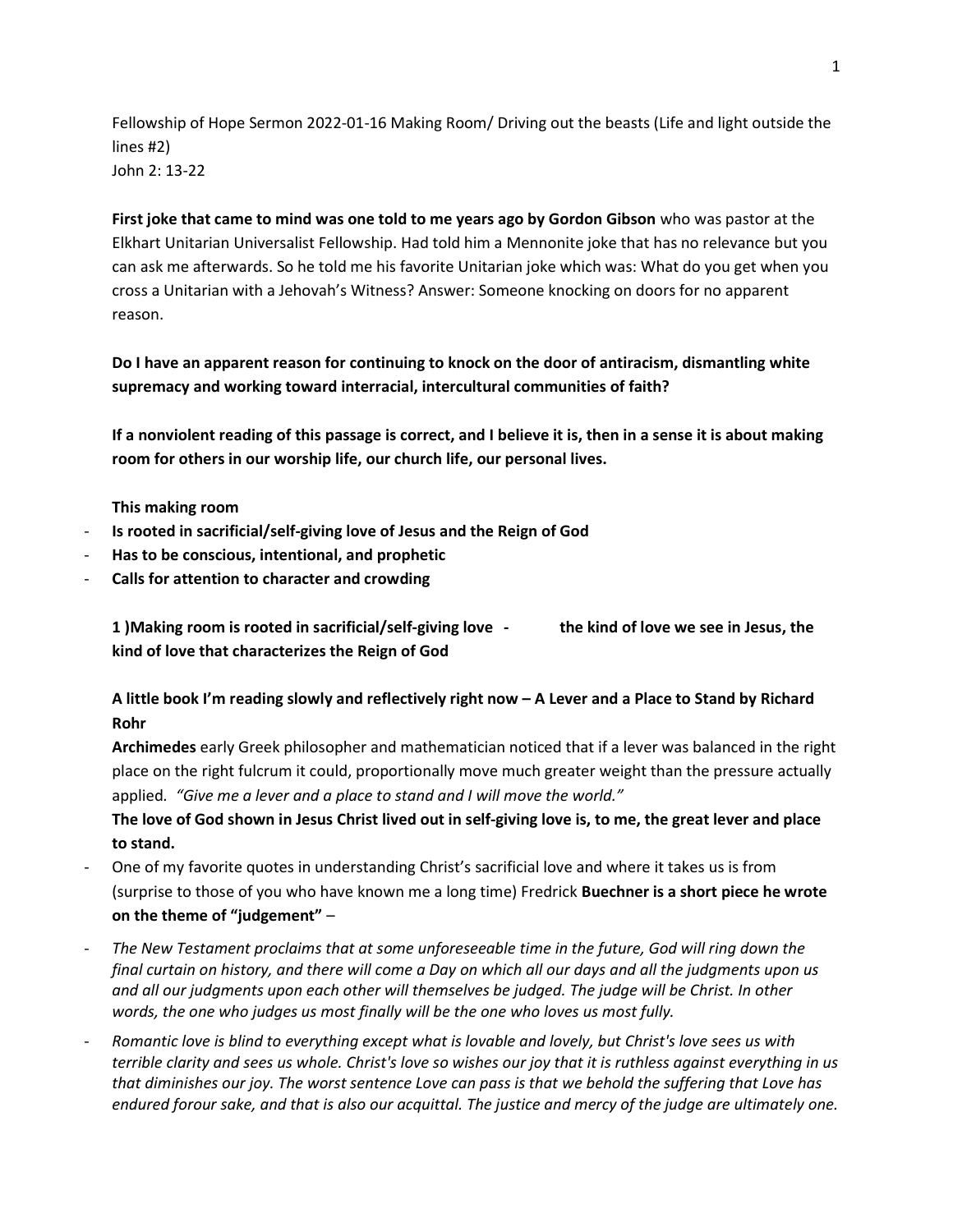- Christ's love sees us whole (not just indiv. but also "US") and is ruthless against all that keeps us from that wholeness (hard to believe sometimes, perhaps because it is also endlessly patient) (the arc of the universe is long but it bends toward justice)
- King quote from Strength to Love: Antidotes for Fear

"What is the cure for this morbid fear of integration (of being a truly intercultural church)? We know the cure. God help us to achieve it. Love casts out fear…Hatred and bitterness can never cure the disease of fear; only love can do that. Hatred paralyzes life; love releases it. Hatred confuses life; love harmonizes it. Hatred darkens life; love illumines it."

Can't get away from these two quotes - they led me to Christ. My evangelists: King, Buechner, and seeing folks, like many of you, trying to figure out, all the time imperfectly, most of the time graciously, how to live it out.

IF those understandings of sacrificial love are my overall lever and place to stand, then working toward an inclusive, justice-oriented church or beloved community that, however imperfectly, is one of the natural places for that to play out.

Howard Thurman in recalling the history of founding of The Church for the Fellowship of All Peoples in San Francisco in 1944, talks about putting together the basis for the congregation in his autobiography With Head and Heart, and it went like this - It was hard work but came to this:

"I affirm my need for a growing understanding of all humans as children of God, and I seek after a vital experience of God as revealed in Jesus of Nazareth and other great religious spirits whose fellowship with God was the foundation of their fellowship with humankind.

I desire to share in the spiritual growth and ethical awareness of women and men of varied national, cultural, racial and creedal heritage united in a religious fellowship.

I desire the strength of corporate worship through membership in The Church for the Fellowship of All Peoples, with the imperative of personal dedication to the working out of God's purpose here and in all places."

I identify with that statement at many levels and look forward to visiting it this spring – part of my sabbatical. But even back at the beginning of that fellowship in that location it was hard work.

## 2) Making room (individually and corporately) takes conscious, intentional, prophetic action and even then it is HARD

FOH attempts – Isaacs, trying to develop partnerships and friendships, the Beloved Community – and have seen fruit, but it is and has been hard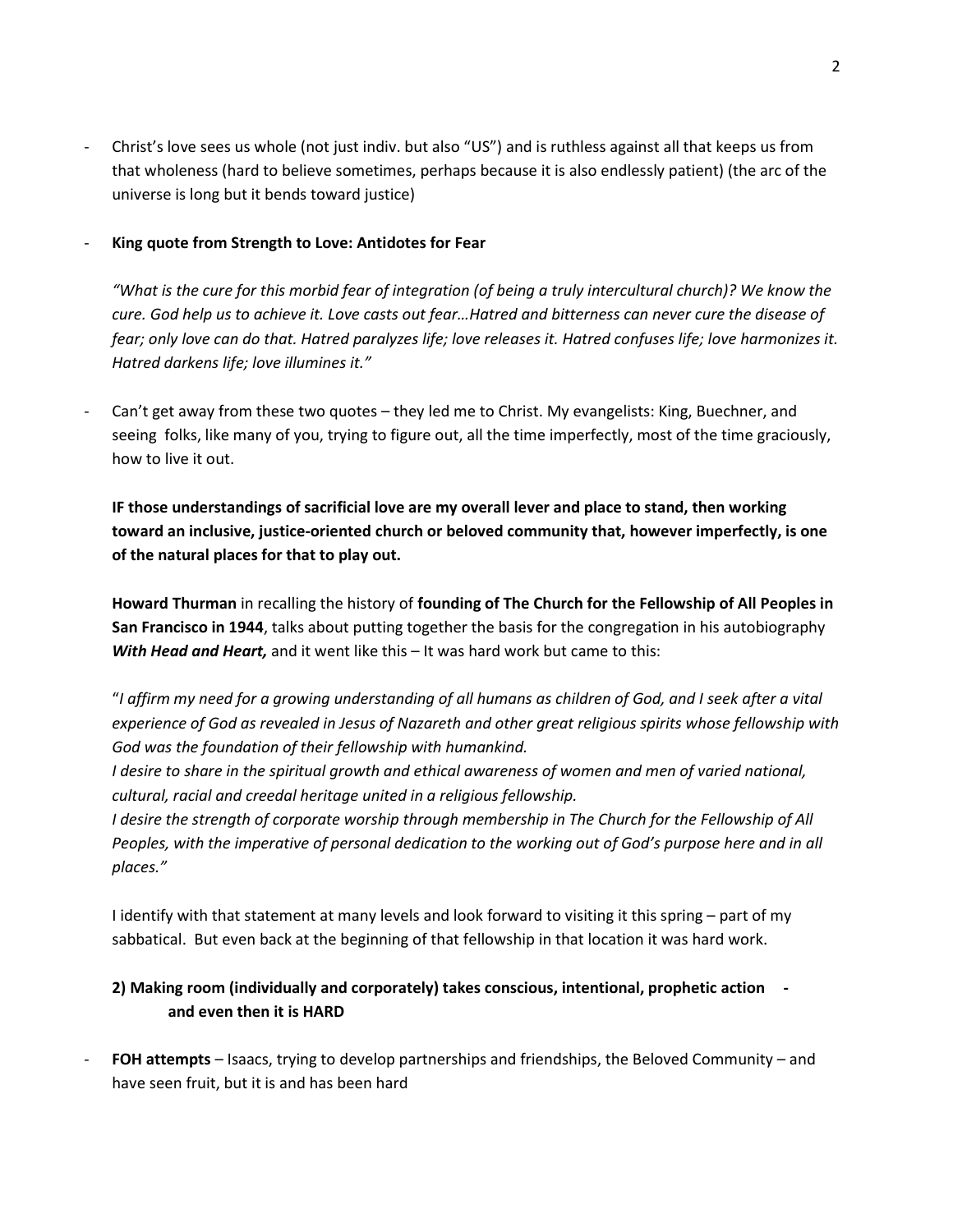- Hively 10, count em 10, nationalities BEYOND white European ones at least attending regularly at one point, now, post-pandemic two definites and four maybes – how difficult to genuinely incorporate/integrate and be intercultural/multicultural
- It's HARD (Glenn Kehrein and Raleigh Washington) ??
- Worship can study and agree but making the changes and I'M LUCKY 4 part harmony one nice little element for me, but giving it up much/most of the time not a biggy to me - I'm more nurtured by Jim Croegaert style and Andre Crouch style music – but being truly intercultural is even different than that.
- Korie Edwards in her well researched book, The Elusive  $Dream$  argues that in many "interracial/intercultural churches" people of color are asked to set aside their preferences more often than white people, so that no intercultural church is likely truly intercultural until it thoroughly addresses white supremacy. Although, that doesn't mean she thinks it isn't worth striving toward, it highlights the HARD work it truly takes.
- Jacqueline Lewis (Middle Church, NYC) in The Pentecost Paradigm: Ten Strategies for Becoming a Multiracial Congregation affirms this difficult work, but also offers a note of hope: "There is no way to sugarcoat it, this is difficult work. Creating authentically welcoming and inclusive faith communities that offer safe and brave space for all; helping people hear one another across borders of ethnicity and culture; and building trust and setting norms for sharing power and influence is hard work…The payoff? Offering God's people the opportunity to build communities that dismantle racism and xenophobia as we model the radical love of Christ in a broken world."
- I find this "making room" to be one of the few things I find worth continuing to work at however hard, however long, and however old I am –because I keep seeing this vision of God's reign – all the nations streaming toward the light of God in Christ

3) Finally, making room calls for attention to character and crowding - might be the "driving out" – asking what really is the purpose of worship?

- Sandra Maria Van Opstal (The Next Worship: Glorifying God in a Diverse World) Experiencing God and Embracing God's mission
- **Character:** What is it I believe about the character of God's reign?
- Not for the sake of commercialization because it will "sell" or markets well
- Not for my ego's sake
- Not with some kind of delusion that it's easy if we all just get along
- But because it comes out of a vision of God's reign that calls me beyond myself
- Crowding -How do I pursue this dream and also "get out of the way" while also "getting in the way?
- Just be on the way favorite movement song: Ain't Gonna Let Nobody Turn Me Around? I will and have had to let some correct me – but not turn me around
- Know that the Jewish believers struggled with this as well, its not a surprise
- I may not get there with you